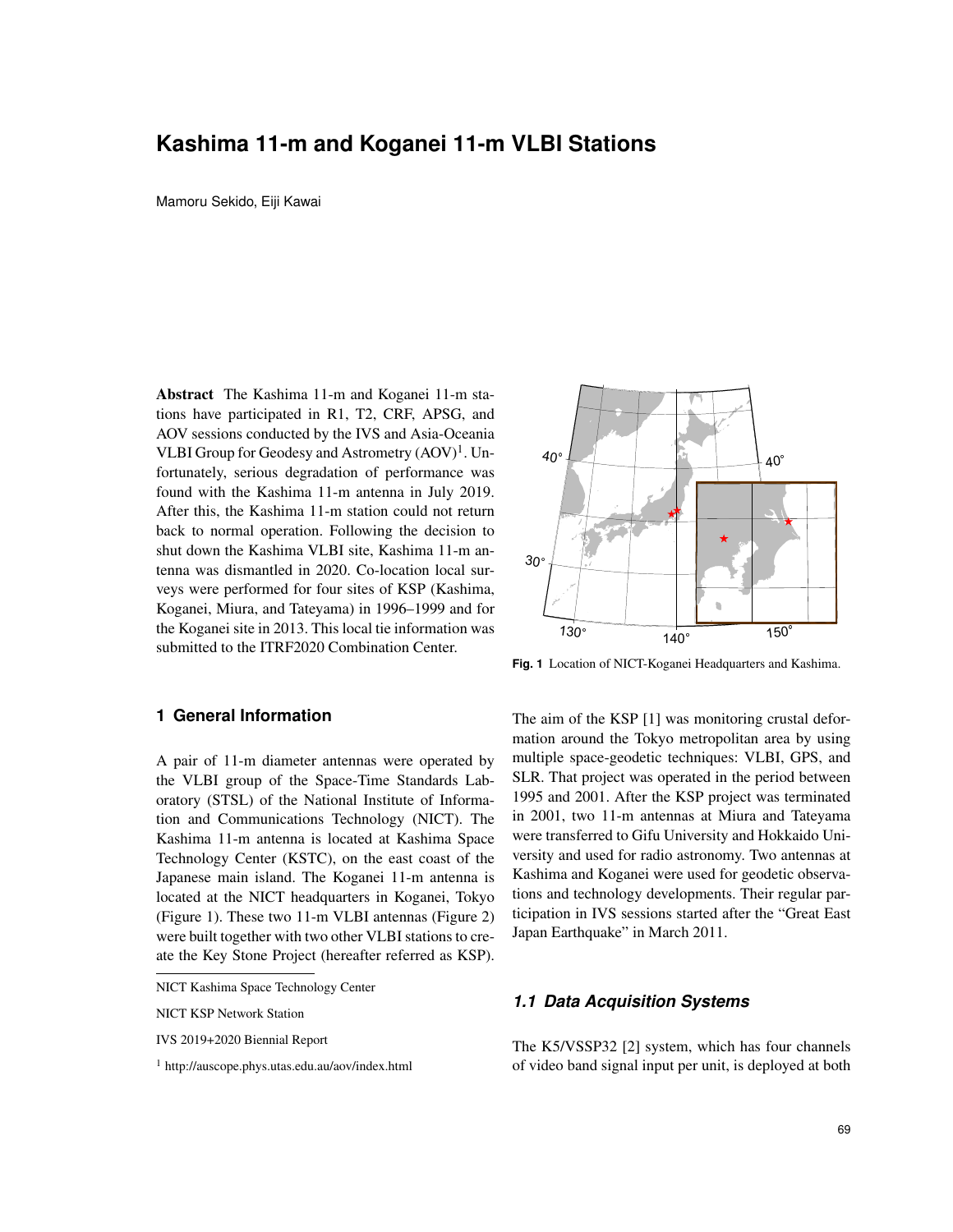

**Fig. 2** 11-m VLBI antennas at Kashima (left panel) and Koganei (right panel).

stations. The data stream is recorded on a standard Linux file system in  $K5/VSSP32$  format<sup>2</sup>. This software tool<sup>3</sup> has been used for data format conversion from K5/VSSP32 to Mark IV, VLBA, and Mark 5B.

All the VLBI data acquired by NICT were exported to Correlation Centers over the network from data servers at Kashima. Network connection at 10 Gbps was provided by the High Speed R&D Network Testbed JGN. All NICT VLBI stations (i.,e., Kashima 11-m, Koganei 11-m, and Kashima 34-m) share the same 10-Gbps network.

# **2 Events and Activities during the Past Two Years**

The two 11-m antennas participated in the IVS and AOV sessions as listed in Table 1.

## *2.1 Kashima 11-m antenna*

In preparation of T2133 on 23 July 2019, serious degradation of sensitivity was found for the Kashima 11-m station. It was due to rainwater filled in the waveguide feed of its S/X-band receiver system that was caused

**Table 1** VLBI sessions of the Kashima and Koganei stations in 2019–2020.

| Kashima 11-m         | 2019                                                                                                                                              | 2020                                                                                                                                        |
|----------------------|---------------------------------------------------------------------------------------------------------------------------------------------------|---------------------------------------------------------------------------------------------------------------------------------------------|
| <b>IVS &amp; AOV</b> | aov032 aov035<br>apsg44 apsg45<br>t2130 t2131 t2132                                                                                               |                                                                                                                                             |
| Koganei 11-m         | 2019                                                                                                                                              | 2020                                                                                                                                        |
| <b>IVS &amp; AOV</b> | apsg44 apsg45<br>crf112.crf113<br>crf115 t2130 t2131<br>t2133 t2135 t2136<br>aov032 aov035<br>$a$ ov $038$ aov $039$<br>$a$ ov $041$ $a$ ov $042$ | apsg46 apsg47<br>t2137 t2138 t2139<br>t2140 t2141 t2142<br>t2143 aov044<br>aov047 aov048<br>aov049 aov050<br>aov051 aov053<br>$a$ ov $0.54$ |
| Freq. transfer       | $\ln 001 \ln 002$                                                                                                                                 |                                                                                                                                             |

by breakage of the feedome sheet of the antenna (Figure 3). Although we made tentative repair by closing the hole, additional holes were found a few weeks later. Since the feedome top is made of a strong and durable sheet, it was unlikely to be caused by the accidental hit of falling debris. Bird-repelling needles were equipped at the top of the feed cone; thus, we never had such trouble before. Though it was suspected to be caused by sharp bill such as woodpecker, we could not identify the reason. Finally, the dismantlement of the 11-m antenna together with the Kashima 34-m antenna was decided. As a consequence, T2132 on 21 May 2019 became the last VLBI observation for the Kashima 11-m antenna.

<sup>&</sup>lt;sup>2</sup> https://www2.nict.go.jp/sts/stmg/K5/VSSP/vssp32\_format.pdf

<sup>3</sup> https://www2.nict.go.jp/sts/stmg/K5/VSSP/index-e.html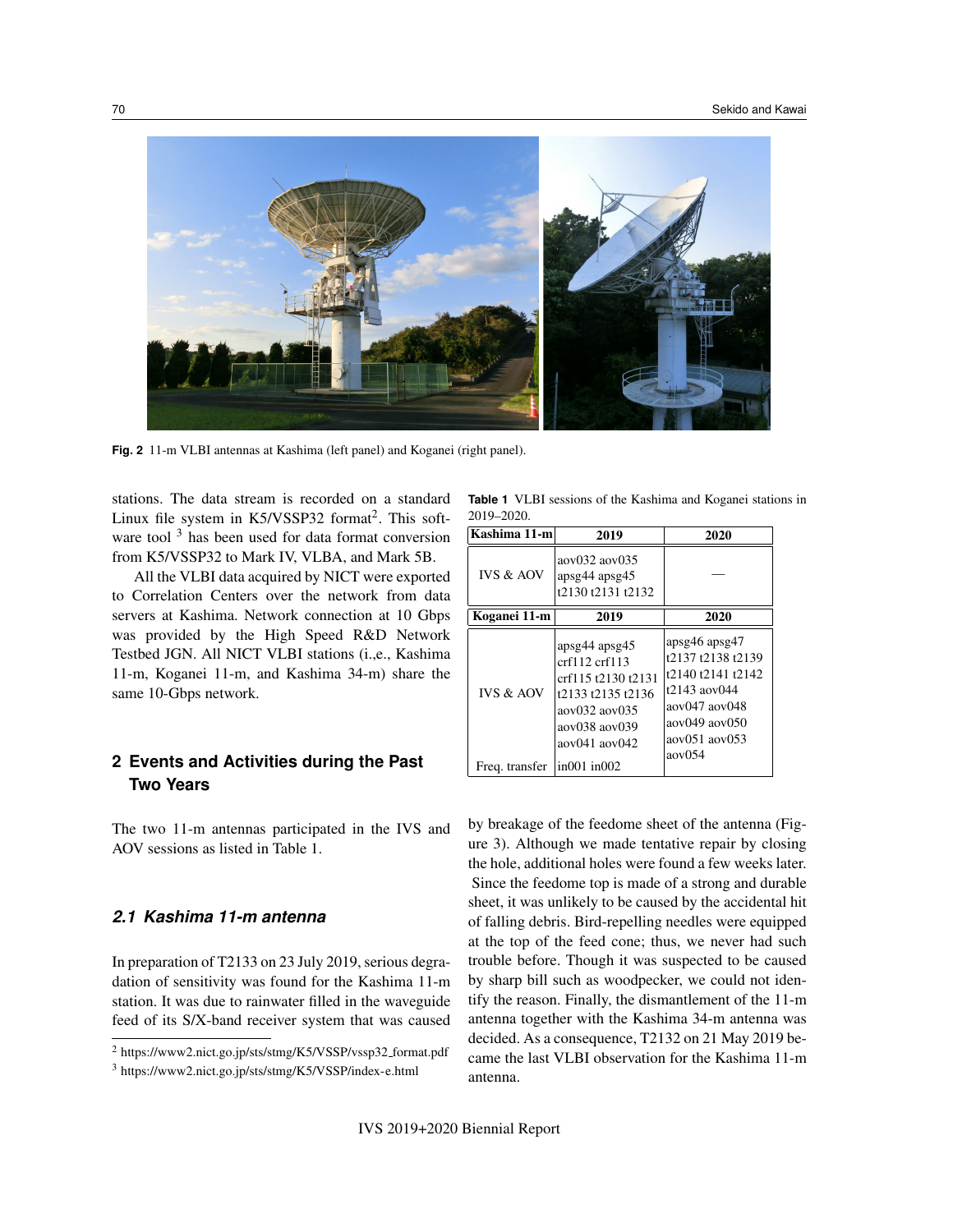

**Fig. 3** A hole was found in the feedome sheet of the Kashima 11-m antenna in July (left). The hole was closed by tentative repair. However, additional holes were found in August (right).

**Table 2** DOMES numbers of the instruments that were part of the local tie surveys. Note that the SLR geodetic ground marker (Site reference point: SRP) is located separately from the intersection point of the azimuth/elevation axes of the SLR telescope.

| DOMES Number/SLR Code | <b>Site Name</b> | CDP  | <b>GNSS</b> | Description                                                 |
|-----------------------|------------------|------|-------------|-------------------------------------------------------------|
| 21701S001             | KASHIMA          | 1856 |             | 26-m VLBI antenna                                           |
| 21701M002             | KASHIMA 7335     |      |             | SLR geodetic ground marker (Site Reference Point:SRP)       |
| 21701S004             | KASHIMA 1857     |      |             | 34-m VLBI antenna                                           |
| 21701S006             | KASHIMA   7334   |      |             | Steerable 11m Cassegrain VLBI antenna/intersection of axes  |
| 21701S007             | <b>KASHIMA</b>   |      |             | KSMV Ashtech Z-XII with GEODETIC L1/L2 antenna/ARP          |
| KASL(SLR)             | <b>KASHIMA</b>   |      |             | SLR telescope Az/El axis cross point at Kashima KSP         |
| 21704M001             | <b>KOGANEI</b>   | 7328 |             | SLR geodetic ground marker (Site Reference Point:SRP)       |
| 21704S002             | <b>KOGANEI</b>   | 7308 |             | <b>SLR CRLLAS JAR</b>                                       |
| 21704S004             | <b>KOGANEI</b>   | 7327 |             | Steerable 11m Cassegrain VLBI antenna/intersection of axes  |
| 21704S005             | <b>KOGANEI</b>   |      |             | KGNI Ashtech Z-XII with GEODETIC L1/L2 antenna/ARP          |
| KOGL(SLR)             | <b>KOGANEI</b>   |      |             | SLR telescope Az/El axis cross point at Koganei KSP         |
| 21739M001             | <b>MIURA</b>     | 7337 |             | SLR geodetic ground marker (Site Reference Point:SRP)       |
| 21739S001             | MIURA            | 7336 |             | Steerable 11m Cassegrain VLBI antenna/intersection of axes  |
| MIUL(SLR)             | <b>MIURA</b>     | 7337 |             | SLR telescope Az/El axis cross point at Miura KSP           |
| 21740M001             | TATEYAMA 7339    |      |             | SLR geodetic ground marker (Site Reference Point:SRP)       |
| 21740S001             | TATEYAMA 7338    |      |             | Steerable 11-m Cassegrain VLBI antenna/intersection of axes |
| TATL(SLR)             | TATEYAMA         |      |             | SLR telescope Az/El axis cross point at Tateyama KSP        |

#### *2.2 Koganei 11-m Antenna*

The Koganei 11-m antenna has participated in geodetic VLBI sessions conducted by the IVS and AOV. It has been pointed out in the correlator reports that the correlation amplitude of the Koganei 11-m antenna-related baselines was smaller than expected from its SEFD values. Regarding this issue for the S-band receiver, it is already known that strong RFI coming from cell phone base stations has been sometimes saturating the first low noise amplifier (LNA) for this antenna. However, the reason for smaller correlation amplitudes at X-band is not clear yet. Detailed local investigation is required though, and visiting Koganei from Kashima was restricted due to COVID-19 in 2020; thus, studying this issue remains as a future task.

Antenna time is shared with the Space Environment Laboratory (SPEL), when the antenna is free from VLBI observation. Receiving down-link signal of the STEREO satellite<sup>4</sup> was performed for monitoring of solar activity.

<sup>4</sup> http://www.nasa.gov/mission pages/stereo/main/index.html